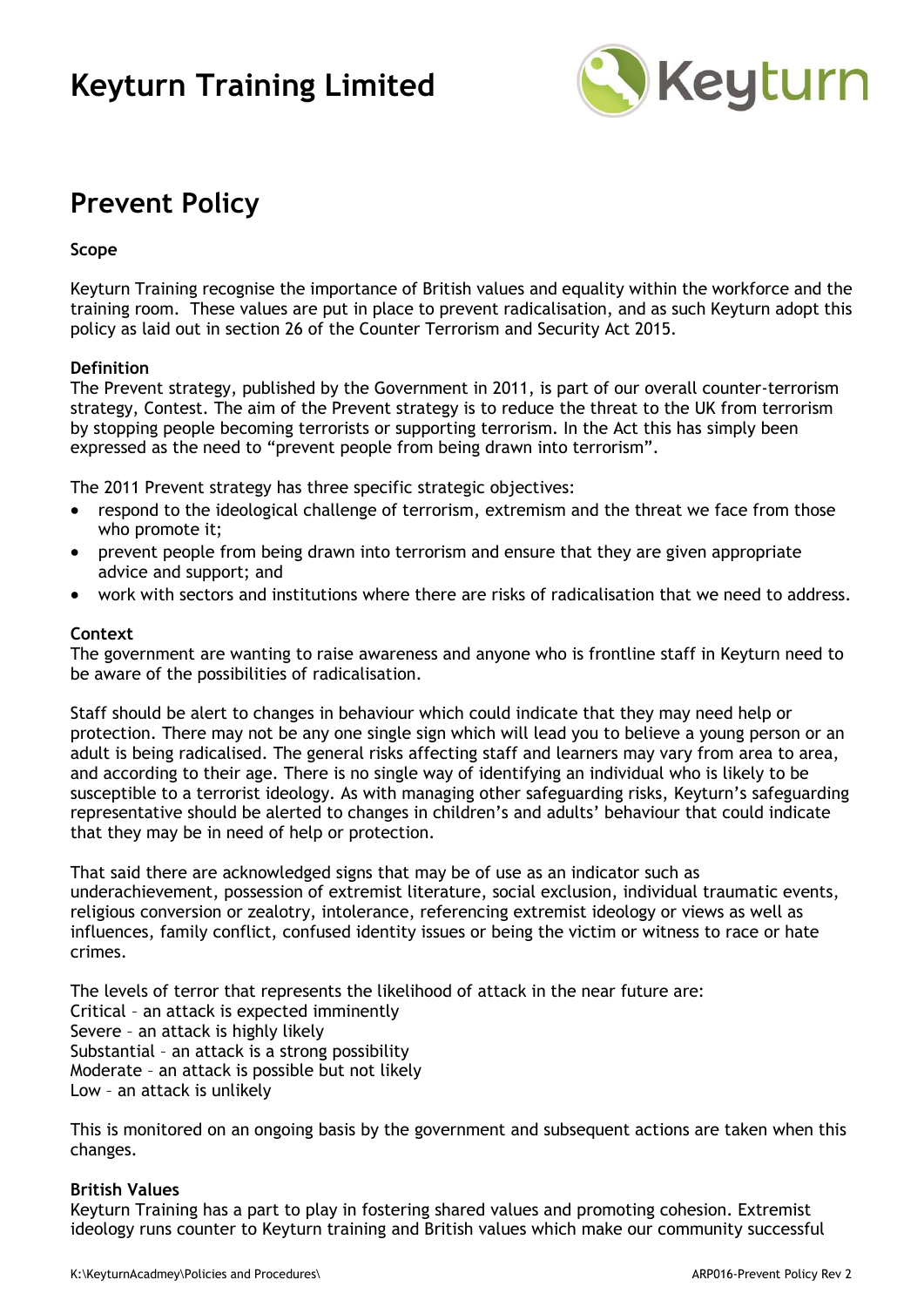# **Keyturn Training Limited**



such as respect and tolerance for others, the rights of all to live and study free from persecution of any kind, freedom of speech, democracy, the rule of law and equality of opportunity and treatment.

Extremism promotes fear and division and actively seeks to cause destructive relationships between different communities.

This strategy has five key objectives:

- 1. To promote and reinforce Keyturn training and British values; to create space for free and open debate; listen and support the learner voice and enable learner to develop their selfknowledge, self-esteem and self-confidence.
- 2. To promote social cohesion by supporting inter-faith and inter-cultural dialogue and understanding, and to engage all students and staff in playing a full and active role in wider engagement in society.
- 3. To ensure student safety and that Keyturn training is free from bullying, harassment and discrimination.
- 4. To provide support for learners and staff who may be at risk and appropriate sources of advice and guidance.
- 5. To ensure that learners, employers and staff are aware of their roles and responsibilities in preventing terrorism and radicalisation.

#### **Procedure**

Any concerns that a person may be exposed to the risk of radicalisation needs to be raised with the safeguarding representative at Keyturn Training. This will then be raised with the employer to discuss the next step in the investigation.

If you observe anything that may raise concern of radicalisation please contact Cheryl Shepherd – 01788 815500 / Cheryl.shepherd@keyturn.co.uk

### **Promoting the Policy:**

This policy is promoted through the following:

- Website: the policy is available to view on the Keyturn website [www.keyturn.co.uk/policies/](http://www.keyturn.co.uk/policies/)
- Apprentice/Learner Handbook: the link to this policy is referenced in the handbook that is given to each apprentice/learner at the beginning of their training session
- Apprentice/Learner Induction: all learners who attend an apprenticeship or ILM programme are given details of this policy to familiarise themselves with Safeguarding and Prevent issues and the Keyturn procedure. As part of the apprenticeship induction apprentices are given some online training on Safe Guarding and Prevent to help develop understanding
- Apprentice Reviews: Each month the apprentice has a review meeting with their assessor, as part of this review the apprentice has an opportunity to feedback to the assessor any issues they may be having with regards to Safeguarding and Prevent in the workplace and within their apprenticeship training programme.
- Staff Induction: This policy forms part of the induction process for any new staff or training team.
- Employee Handbook: the employee handbook is given to new employees to read